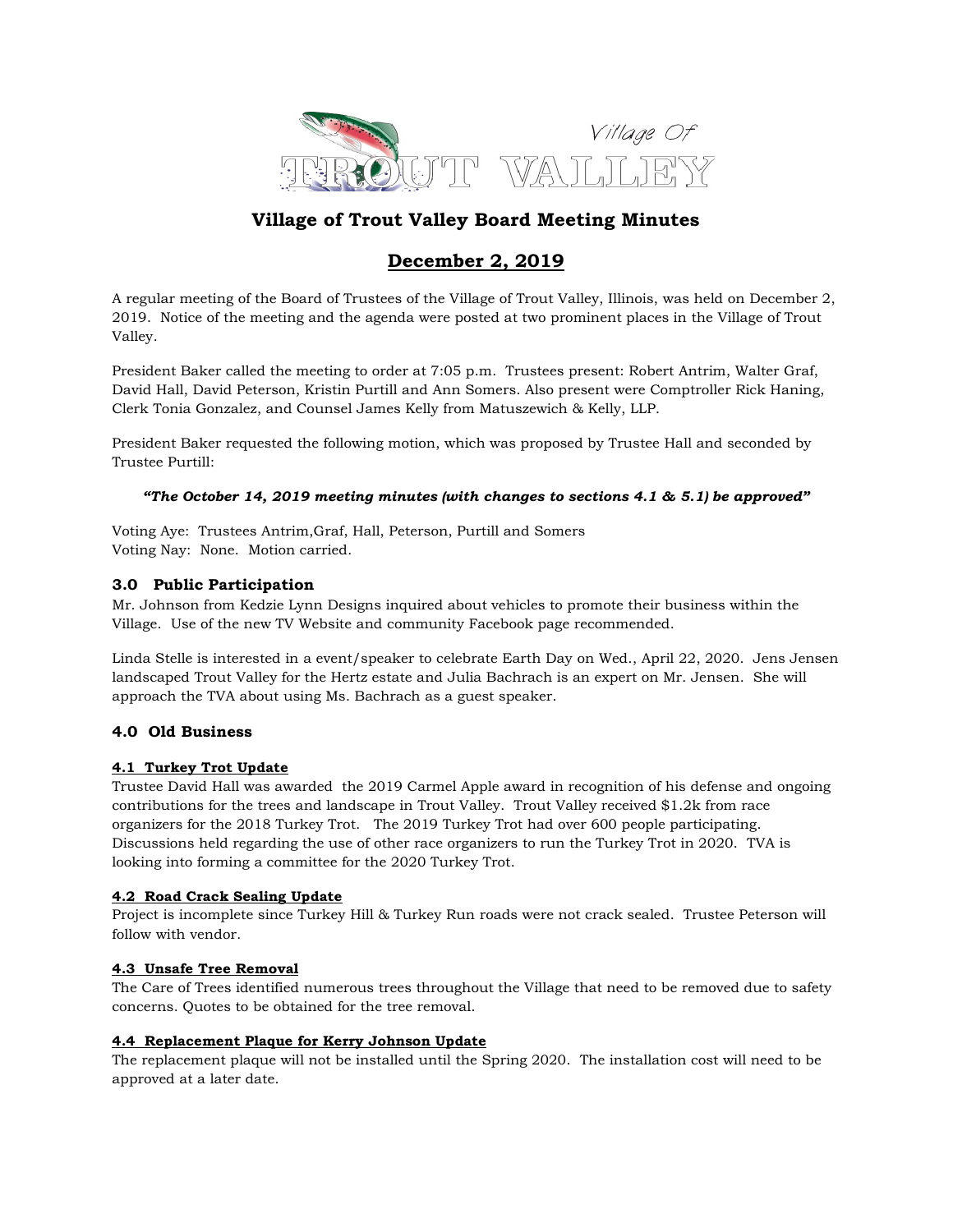### 5.0 Old Business

#### 5.1 Earth Day 2020

Discussion on topic held under Public Participation.

### 5.2 Proposed Revisions to Schedule B of the Fen Lease

Discussion held regarding the proposed revisions to schedule B of the Fen lease, especially as it pertains to fallen trees and the potential legal implications. Counsel Kelly to review the proposed Fen lease and will provide a revised Schedule B at the February 2020 Village Board meeting.

#### 5.3 Replacemene Plaque for Kerry Johnson

Discussion on topic held under Item 4.4 Old Business.

### 5.4 Tree Decorating and Lighting

The official tree lighting and decorating will take place on Saturday, December 6th. Additional lighting was placed in the surrounding trees.

### 5.5 Holiday Gifts

Comptroller Haning led in a review of the 2014-2018 gift giving schedule. Discussions held for 2019 gift giving.

President Baker requested the following motion, which was proposed by Trustee Graf and seconded by Trustee Hall:

### "Approval of the 2019 Village Christmas Gift Schedule"

Voting Aye: Trustees Antrim, Graf, Hall, Peterson, Purtill and Somers Voting Nay: None. Motion carried.

# 6.0 Reports, as appropriate

# 6.1 Financial Report

Comptroller Haning reviewed the Cash Receipts & Disbursements. All are within budget. State Income taxes are just over 4% from prior year. If receipts continue to fall, Village may be impacted, since over ½ of the receipts come in through the State Income tax. Current Cash Balance is at \$304.5K, \$42k less than prior fiscal year end, due to Village participation in the road resurfacing project.

President Baker requested the following motion, which was proposed by Trustee Hall and seconded by Trustee Antrim:

#### "Approve the October 2019 and November 2019 Disbursements for the Village of Trout Valley"

Voting Aye: Trustees Antrim, Graf, Hall, Peterson, Purtill and Somers Voting Nay: None. Motion carried.

Comptroller Haning informed the Board of the importance of the upcoming U.S. Census. The 2010 headcount for the Village of Trout Valley was 537 residents. The Village received a total of \$95k on revenues for State Income tax, MFT, and local share of State Use tax, for a per capita benefit of approximately \$178 per person. Every person counted leads to additional funding used for benefit of the residents in Trout Valley. Clerk Gonzalez will draft an article for the Trout Valley Newsletter.

#### 6.2 Security Report

Reports from Northwest Suburban Patrol and the McHenry County Sheriff were distributed and reviewed.